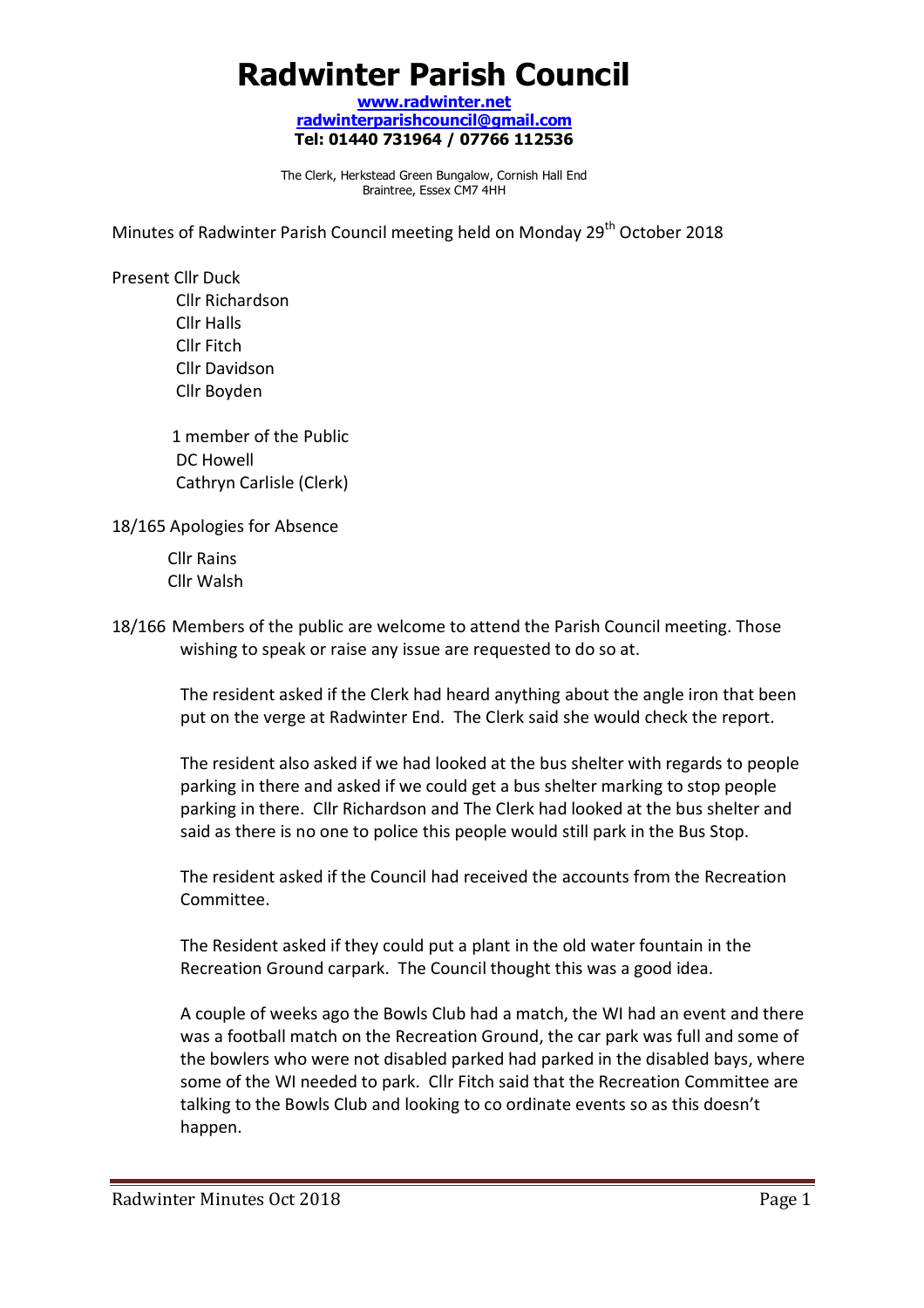There had been a break in at a shed at the Alms Houses, luckily nothing was taken.

- 18/167 Members' Declarations of interest Cllr Halls Recreation Ground Cllr Halls and Cllr Boyden Planning applications
- 18/168 Minutes of Parish Council Meeting held on 24th September 2018, were approved and signed as a true record of the meeting.

## 18/169 Clerks Report

The Clerk has been invited to sit on the Cif Panel again this year for Uttlesford.

The Community Pay Back Team will be in the village on the 12 and 14<sup>th</sup> November, they will use the Pavilion for lunch and toilets.

## 18/170 District Councils Report

The DC reported at the last Cabinet Meeting they looked at the new licencing of multi occupancy housing.

 New dog licencing regarding breeding and kennel licencing The Local Heritage list this is for properties not protected by listed buildings. Uttlesford's has the 2<sup>nd</sup> most listed properties after West Minster. There are 80 thatched properties in the Sampford, Hempstead and Radwinter parish. The PC are invited to put properties forward.

DC Howell said he wont be standing as a District Councillor in the May elections.

### 18/171 County Councillors

The County Councillor had sent his report.

## 18/172 Recreation Ground Update

 The tree behind the old toilet block has been taken down. Cllr Fitch will be meeting with Men's Shed to sort the peppercorn rent out. The old pavilion needs refurbishing, there will be a advertise in the Ambo after Christmas.

The posts are up and the studs in the ground, marking which bit of land belong to the Village Hall and Parish Council.

The hedge on the Recreation Ground needs cutting Cllr Halls to speak to David Low.

18/172.1 Land Registry, The Clerk will meet up with Brendan Obrien.

### 18/173 Finance:

To agree the following payments:

| 18/173.1         | Cathryn Carlisle – | salary Aug     | 170 |
|------------------|--------------------|----------------|-----|
| 18/173.2 £122.99 | E-on               | Electricity    | d/d |
| 18/173.3 £27.24  | Cathryn Carlisle   | Clerk Expenses | 171 |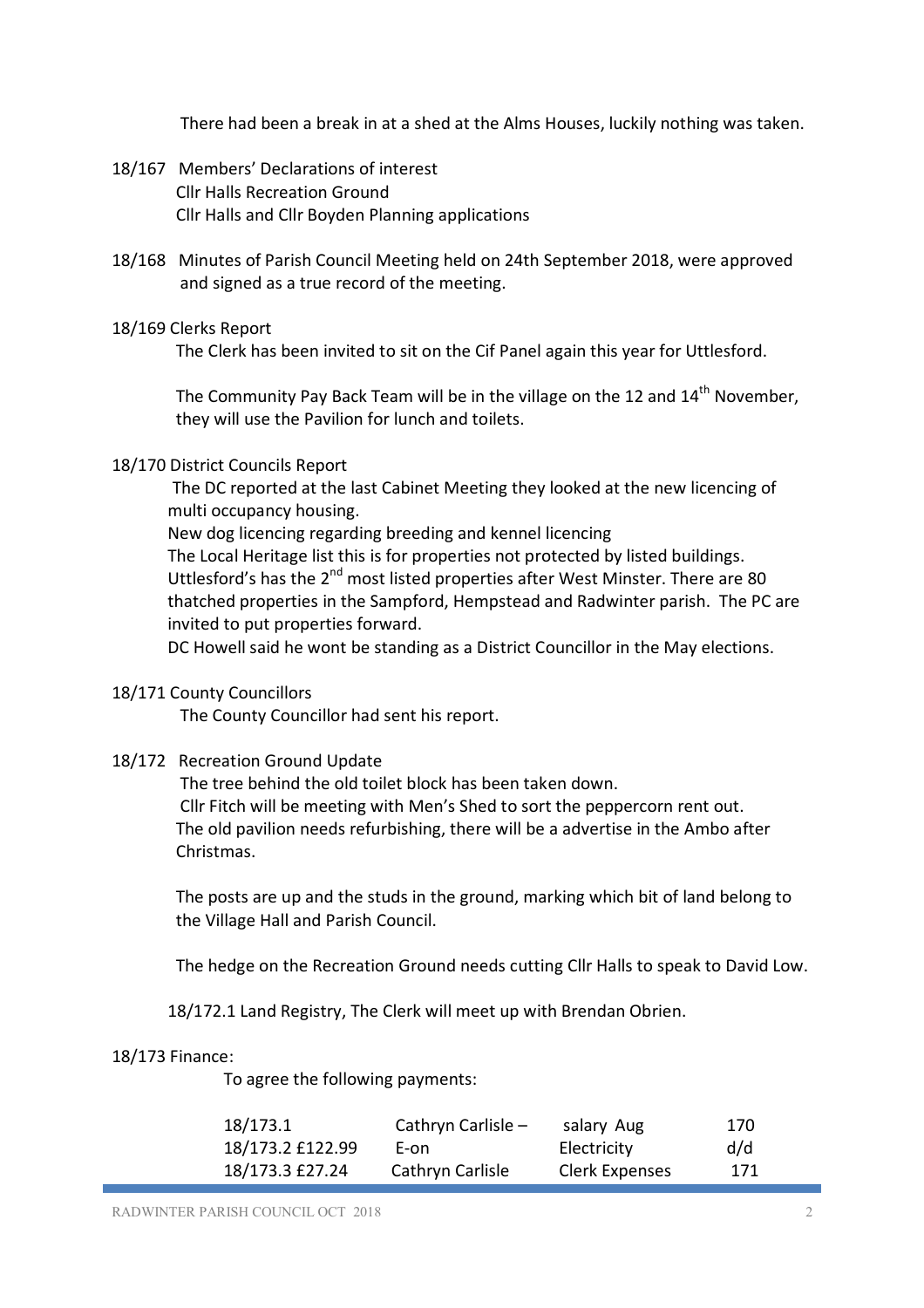18/173.4 £48.38 A & J Lighting Maintenance D/D 18/173.5 £34.28 BT Telephone D/D 18/173. £25.00 RBL Poppy Appeal Wreath 172 Payments were approved by all members of the council present. Cllr Fitch checked the invoices prior to the meeting.

 18/173.6 Monthly Budget and Bank Reconciliation Were approved by all members of the council present.

 18/173.7 Budget working sheet for 2019/20 Cllrs looked at the budget sheet, the Clerk asked that all councillors could be at a Finance Meeting on the  $26<sup>th</sup>$  November at 7pm to discuss the budget sheet.

18/174 Recent Planning Applications:

UTT/18/2821/FUL Demolition of former storage barn, conversion of hay barn to dwelling including a single storey extension and erection of a detached cart lodge. Barn at Springfield Roman Road Radwinter

No objection to this application

UTT/18/2493/LB Insertion of roof light in detached shed 2 Church Hill Radwinter CB10 2SX Support this application

UTT/18/260/HHF UTT/18/2641/LB Demolition of porch and utility room. Erection of single storey rear extension and new porch. Old School House Water Lane Recommend approval

UTT/18/2735/HHF Loft conversion with rear dormer 2 Princes Well Radwinter Recommend approval

UTT/18/2733/HHF Demolition of existing barn and erection of replacement cart Lodge and external gardening equipment store October Cottage Maple Lane Radwinter Recommend approval

UTT/18/1856/OP Outline application with all matters reserved except for access and layout, for the construction of 1 no. detached property off the existing access. Potash Farm Hempstead Road Radwinter The Parish Council has no objection

### 18/175.2 Planning Results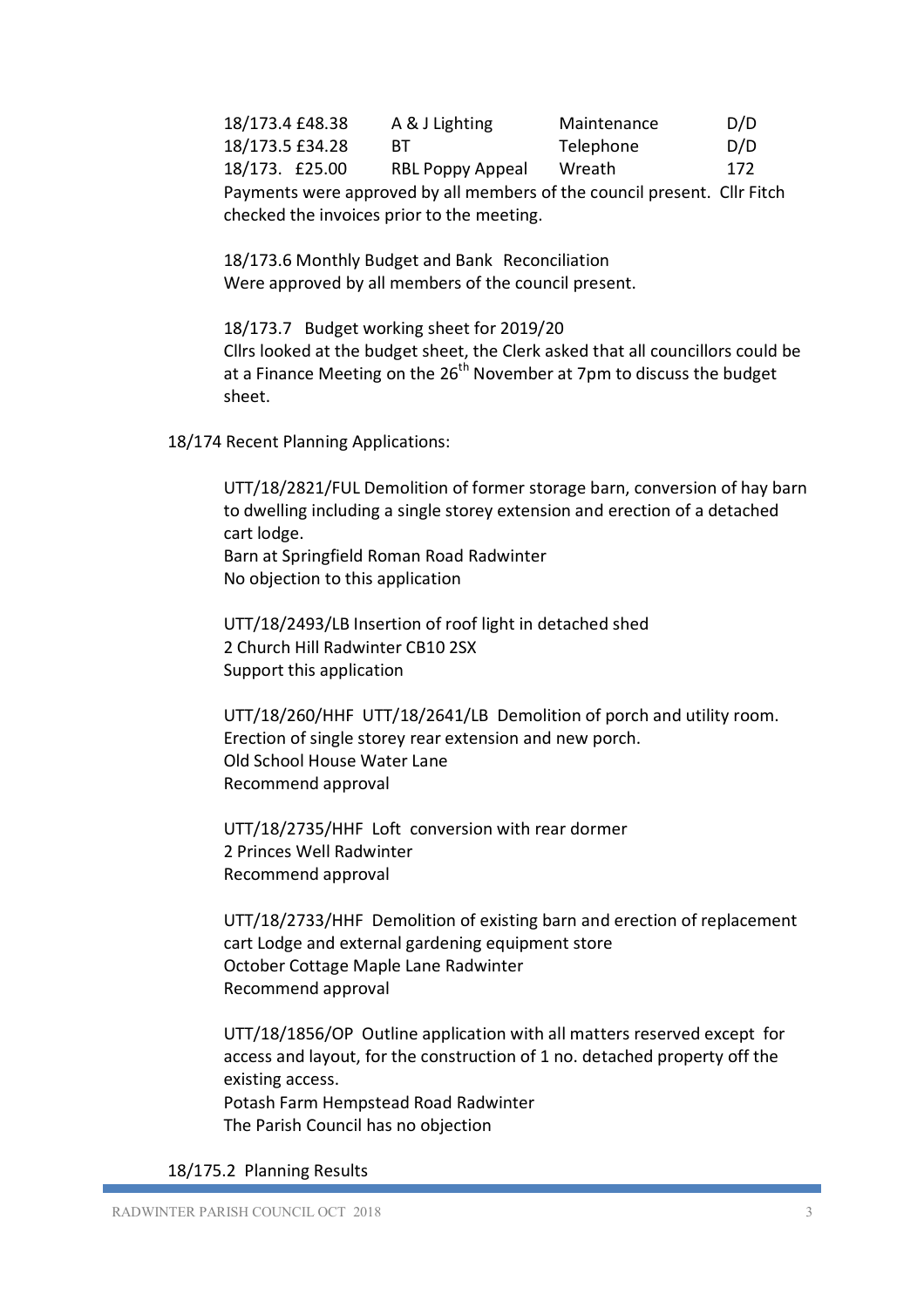UTT/18/2179/FUL Construction of a new 40m x 25m Manege for domestic use only. Hall Farm Walden Road approved

 UTT/18/2310/LB Remedial works to existing roof and chimneys Lower House Farm Water Lane With drawn

UTT/18/2308/HHF Proposed replacement of single storey garden room with two storey side extension including 1 no dormer window (revison to previously approved application UTT/15/1473/HHF) Springfield Roman Road

UTT/18/1718/HHF Demolish existing single storey extension and conservatory and recontruct Internal alterations, replacement sole plates and replacement of inappropriate windows. Maypole Cottage Walden Road. Approved

18/175.3 New Development of East View

The bollards are up stopping vehicles driving right through from East View Close down Gillion Way to the Walden Road. The earth has been smoothed down.

The building has finished it just finishing touches now.

#### 18/176 Highways:

The Bollard at the crossroads in the middle of the village is flashing. Clerk to report.

18/177 Stocking Green update

Cllr Davidson to reported that Mr Briggs was doing well after his accident, The Clerk reported that she had sent a card to Mr Briggs, Cllr Davidson said that the card was much appreciated by Mr Briggs.

- 18/178 Reports from Councillors with matters affecting the village No reports
- 18/179 Village Furniture Update The Clerk to chase Ashley Brook about the bench.

## 18/180 Neighbourhood Plan Update

Cllr Richardson has put an article in the Ambo. The PC has also made the application to UDC to do a Neighbourhood Plan.

- 18/181 Where Water Flow Update Article in the Ambo
- 18/182 Community Right to buy No Report